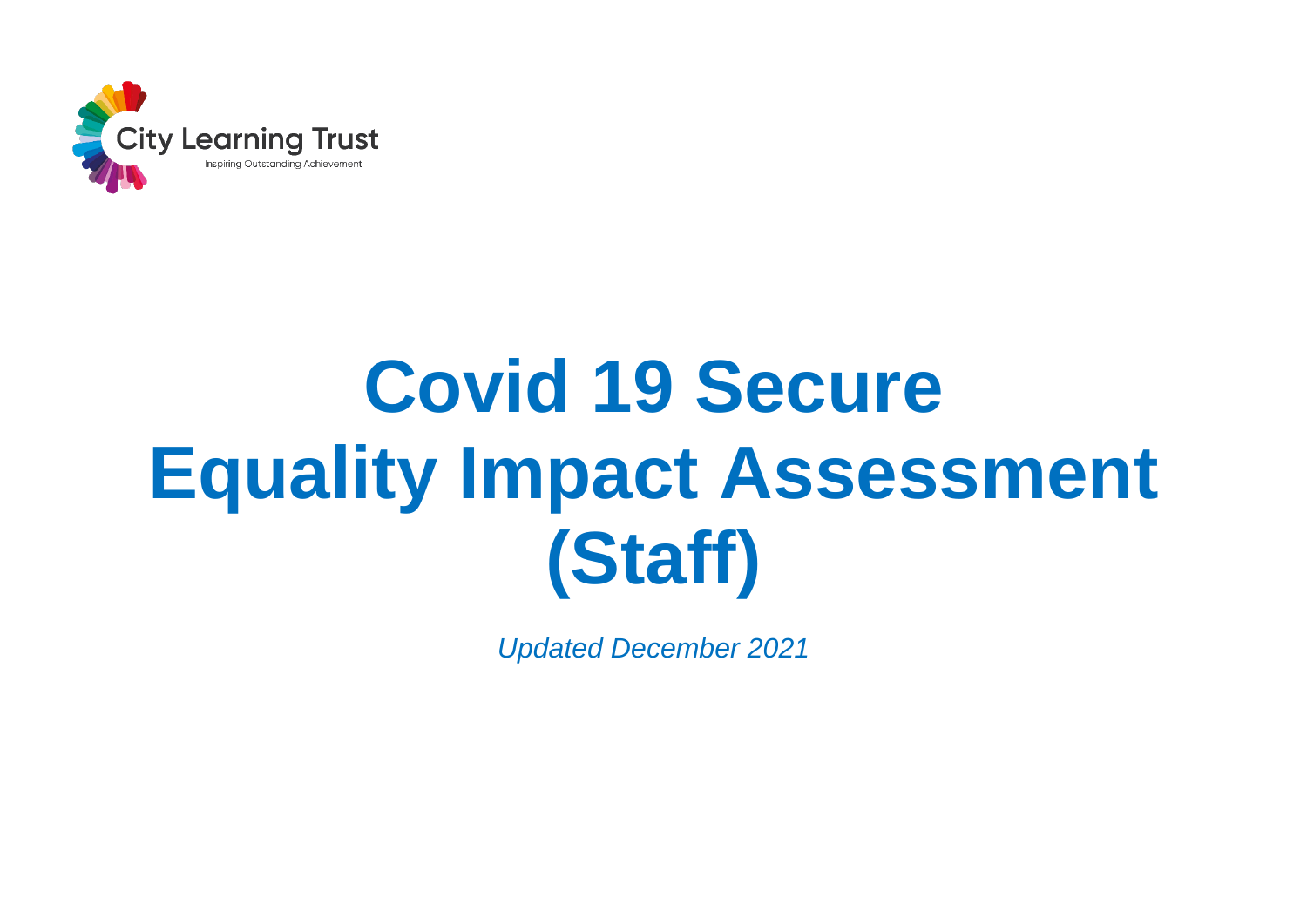Our Equality Impact Assessment is to support us in meeting our duties under the Equality Act (2010) to take account of the needs and impacts of the proposal or function in relation to people with protected characteristics. This is an ongoing duty. Along with our Covid 19 Secure Risk Strategy, we are committed to keeping this assessment under review and we will continue to update it as necessary to ensure its continued effectiveness.

City Learning Trust is committed to demonstrating that it has 'due regard' for the Equality Act (2010) and the Public Sector Equality Duty Section 149 and as such, we keep under consideration and review the needs and implications for all colleagues with protected characteristics. At this time of a global pandemic, it is critical that we give specific consideration to implications of Covid 19 for our staff, all of whom have the highest regard for and are fully committed to ensuring the highest quality of education, health, safety and well-being for our academy communities.

This assessment identifies the potential adverse effects on staff with protected characteristics, of the significant decision, in this case schools fully re-opening and remaining open across a range of local intervention scenarios and nationally imposed measures, including circuit breaks or lockdowns as deemed necessary. Under the Equalities Act (2010), there are nine protected characteristics: age, disability, gender reassignment, race, religion or belief, marriage and civil partnership, sexual orientation, pregnancy and maternity and sex.

Evidence is emerging of the disproportionate adverse effects of COVID-19 on people with protected characteristics specifically Gender, Black, Asian, and Minority Ethnic (BAME) people, LGBTQ+ people, Disabled People and Older People. We must consider this emerging evidence and their impacts when planning mitigation around transmission, operations and contingency arrangements as part of our Risk Strategy.

Guidance used in assessment of Impact and identification of Reasonable Adjustments:

Updated Guidance:

[https://assets.publishing.service.gov.uk/government/uploads/system/uploads/attachment\\_data/file/999689/Schools\\_guidance\\_Step\\_4\\_update\\_FINAL.pdf](https://assets.publishing.service.gov.uk/government/uploads/system/uploads/attachment_data/file/999689/Schools_guidance_Step_4_update_FINAL.pdf)

- Guidance to Schools [https://www.gov.uk/government/publications/actions-for-schools-during-the-coronavirus](https://www.gov.uk/government/publications/actions-for-schools-during-the-coronavirus-outbreak?utm_source=06%20July%202021%20C19&utm_medium=Daily%20Email%20C19&utm_campaign=DfE%20C19)[outbreak?utm\\_source=06%20July%202021%20C19&utm\\_medium=Daily%20Email%20C19&utm\\_campaign=DfE%20C19](https://www.gov.uk/government/publications/actions-for-schools-during-the-coronavirus-outbreak?utm_source=06%20July%202021%20C19&utm_medium=Daily%20Email%20C19&utm_campaign=DfE%20C19)
- People at higher risk from coronavirus<https://www.nhs.uk/conditions/coronavirus-covid-19/people-at-higher-risk/>
- Pregnant colleague[s https://www.rcog.org.uk/en/guidelines-research-services/guidelines/coronavirus-pregnancy/](https://www.rcog.org.uk/en/guidelines-research-services/guidelines/coronavirus-pregnancy/)

## **Associated Documentation:**

- City learning Trust Covid 19 Secure Risk Strategy and Lateral Flow Testing in schools Risk Documentation
- City Learning Trust Visitors to site protocols. (Additional mitigation as required)
- City Learning Trust Cross-site working protocols. (Additional mitigation as required)
- City Learning Trust Individual staff Risk Assessments

## **Please note:**

- This Equality Impact Assessment is designed around City learning Trust staff needs and should not be used as a generic model.
- Individual staff can liaise with HR directly as they need to with regard to a staff risk assessment, any questions they have and/or information they require support with.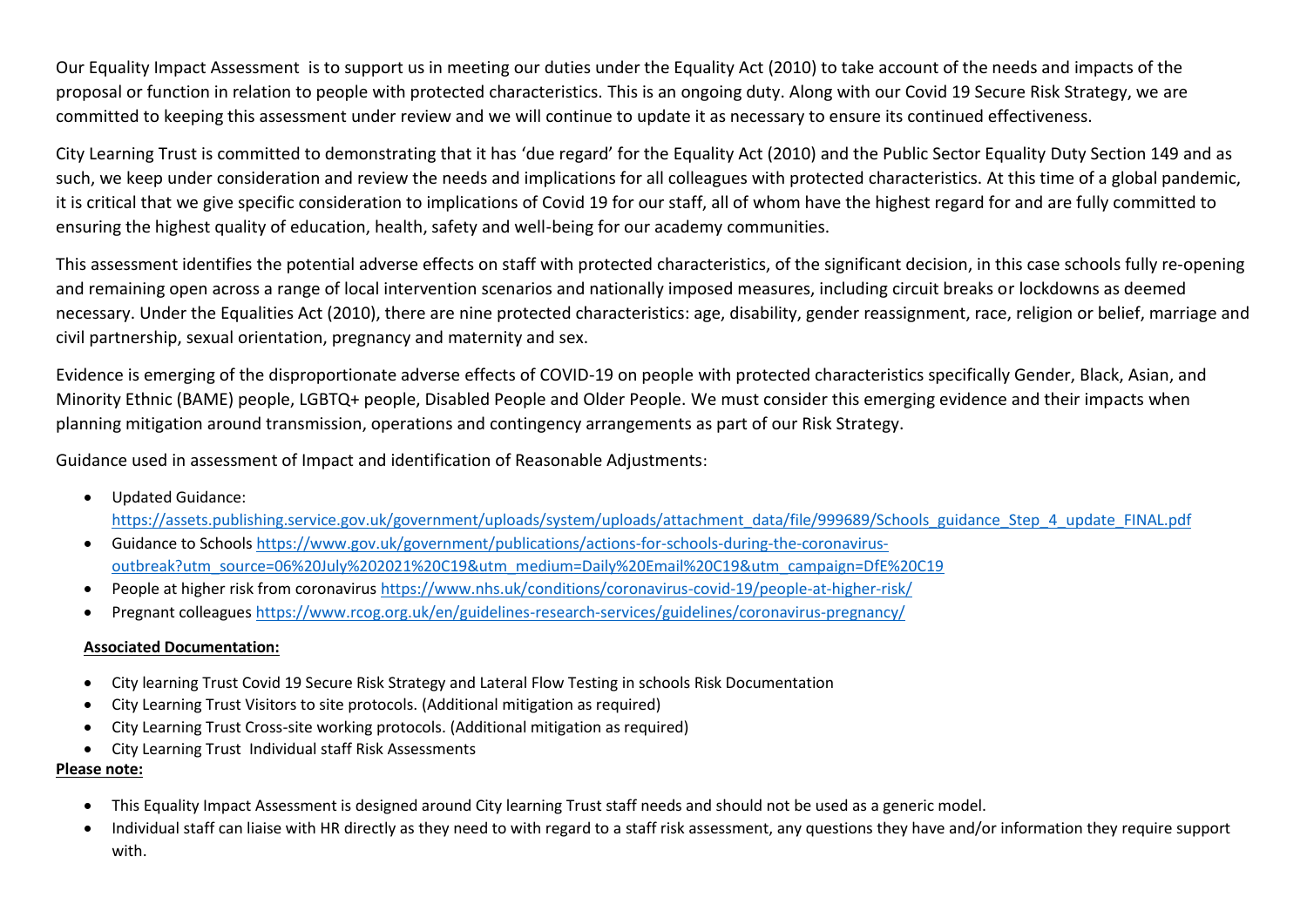| <b>COVID-19: Equality</b> | $COVID-19:$                                                 | Assessment conducted by:           | Marie Faichney - HR Director      |
|---------------------------|-------------------------------------------------------------|------------------------------------|-----------------------------------|
| $im$ pact assessment -    | Link to Equalities and Duties/Covid 19 Secure Risk Strategy |                                    | Sharon Bates - Executive          |
| <b>Staff</b>              |                                                             |                                    | Director                          |
| <b>Sites</b>              | Haywood Academy (City College)                              | Assessment overseen by:            | <b>Executive Leadership Group</b> |
|                           | <b>Trentham Academy</b>                                     |                                    | <b>Finance Audit and Risk</b>     |
|                           | Mill Hill Primary Academy                                   |                                    | Committee.                        |
|                           | <b>Smallthorne Primary Academy</b>                          |                                    | Dave Johnson - Internal           |
|                           | Central Old Town Hall                                       |                                    | <b>Scrutiny Trustee.</b>          |
| <b>Covered by this</b>    | All staff/all sites                                         | Assessment last review and update: | 15 <sup>th</sup> December 2021    |
| <b>Assessment:</b>        |                                                             |                                    |                                   |
|                           |                                                             | Assessment next review and update: | February 2022 (or sooner if       |
|                           |                                                             |                                    | guidance updates require this)    |

| <b>Groups with</b><br>protected | <b>Impact Comments:</b>                                                                                                                                                           | <b>Reasonable Adjustments Identified:</b>                                                                                                                                                                                                                                                                                            | <b>Comments if no</b><br>reasonable adjustments                                                                                                     | Impact                    | <b>Reasonable Adjustments</b> |                           |
|---------------------------------|-----------------------------------------------------------------------------------------------------------------------------------------------------------------------------------|--------------------------------------------------------------------------------------------------------------------------------------------------------------------------------------------------------------------------------------------------------------------------------------------------------------------------------------|-----------------------------------------------------------------------------------------------------------------------------------------------------|---------------------------|-------------------------------|---------------------------|
| characteristics                 |                                                                                                                                                                                   |                                                                                                                                                                                                                                                                                                                                      | identified                                                                                                                                          | <b>Positive</b><br>Impact | <b>Neutral</b><br>Impact      | <b>Negative</b><br>Impact |
| Age (Adults only)               | Risk identified:<br>Moderate Risk - 'Clinically<br>a)<br>Vulnerable' - those aged<br>over 70.                                                                                     | Staff within this category have been advised<br>by the<br>NHS/government/CLT Risk Strategy to<br>a)<br>follow advice on control measures and<br>additional mitigation which could be<br>considered (e.g. option regarding use of<br>face coverings) An individual staff risk<br>assessment undertaken with all staff as<br>required. | Not Applicable - all<br>reasonable adjustments<br>have been made and will<br>continue to be made<br>linked to individual staff<br>risk assessments. | X<br>$\boldsymbol{x}$     |                               |                           |
|                                 | Current evidence that<br>b)<br>those aged over 50 of<br><b>BAME</b> ethnicity,<br>particularly those with<br>comorbidities, may be<br>associated with increased<br>vulnerability. | b) An individual staff risk assessment<br>undertaken with all staff in this category,<br>linked to job role and any cumulative<br>vulnerability.                                                                                                                                                                                     |                                                                                                                                                     | X                         |                               |                           |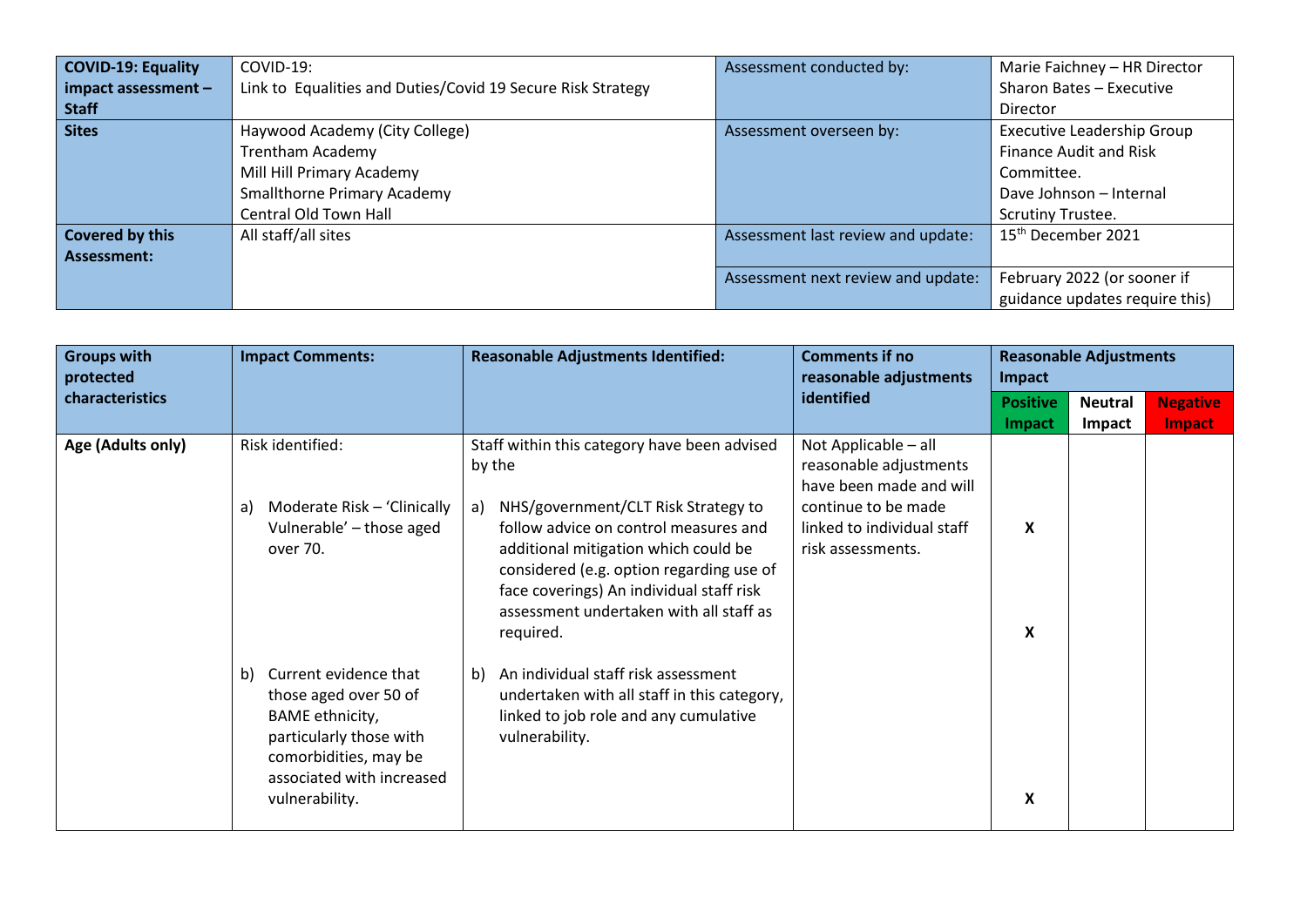|                                          | Current evidence that<br>$\mathsf{C}$<br>those aged over 60 of<br>White European<br>ethnicities, may be<br>associated with increased<br>vulnerability. | An individual staff risk assessment<br>c)<br>undertaken with all staff in this category,<br>linked to job role and any cumulative<br>vulnerability.<br>All the above risk assessments have also<br>been cross-related to NHS/Gov.Uk identified<br>high risk and vulnerability categories and are<br>bespoke to individual staff.                                                                                                                                                                                                                          |                                                                                                                                                     |                           |   |  |
|------------------------------------------|--------------------------------------------------------------------------------------------------------------------------------------------------------|-----------------------------------------------------------------------------------------------------------------------------------------------------------------------------------------------------------------------------------------------------------------------------------------------------------------------------------------------------------------------------------------------------------------------------------------------------------------------------------------------------------------------------------------------------------|-----------------------------------------------------------------------------------------------------------------------------------------------------|---------------------------|---|--|
|                                          |                                                                                                                                                        | All staff are given updated briefings when<br>any changes are made to the Risk Strategy<br>and all staff are aware that HR support is<br>continuously available to them as needed.                                                                                                                                                                                                                                                                                                                                                                        |                                                                                                                                                     |                           |   |  |
| <b>Pregnancy and</b><br><b>Maternity</b> | Moderate Risk - 'Clinically<br>Vulnerable' - Pregnancy.                                                                                                | Staff within this category have been advised<br>by the NHS/government/RCOG to follow<br>advice on control measures and additional<br>mitigation as recommended by their<br>GP/Midwife. Control measures are outlined<br>in the Trust Risk Strategy. An individual staff<br>risk assessment undertaken with all staff in<br>this category, linked to job role and any<br>cumulative vulnerability.<br>December 2021: RCOG Guidance updated<br>6 <sup>th</sup> December 2021 and available to staff as<br>required. Individual support via HR<br>available. | Not Applicable - all<br>reasonable adjustments<br>have been made and will<br>continue to be made<br>linked to individual staff<br>risk assessments. | $\mathbf x$               |   |  |
| Race                                     | Current evidence that<br>ethnicity of a BAME<br>background may be associated<br>with increased vulnerability                                           | An individual staff risk assessment<br>undertaken with all staff in this category,<br>linked to job role and any cumulative<br>vulnerability.                                                                                                                                                                                                                                                                                                                                                                                                             | Not Applicable - all<br>reasonable adjustments<br>have been made and will<br>continue to be made<br>linked to individual staff<br>risk assessments. | $\boldsymbol{\mathsf{X}}$ |   |  |
| <b>Religion or</b><br>belief             | No evidence of any<br>impact/guidance to<br>recommend mitigation                                                                                       | Not required/applicable                                                                                                                                                                                                                                                                                                                                                                                                                                                                                                                                   | Not required/applicable                                                                                                                             |                           | X |  |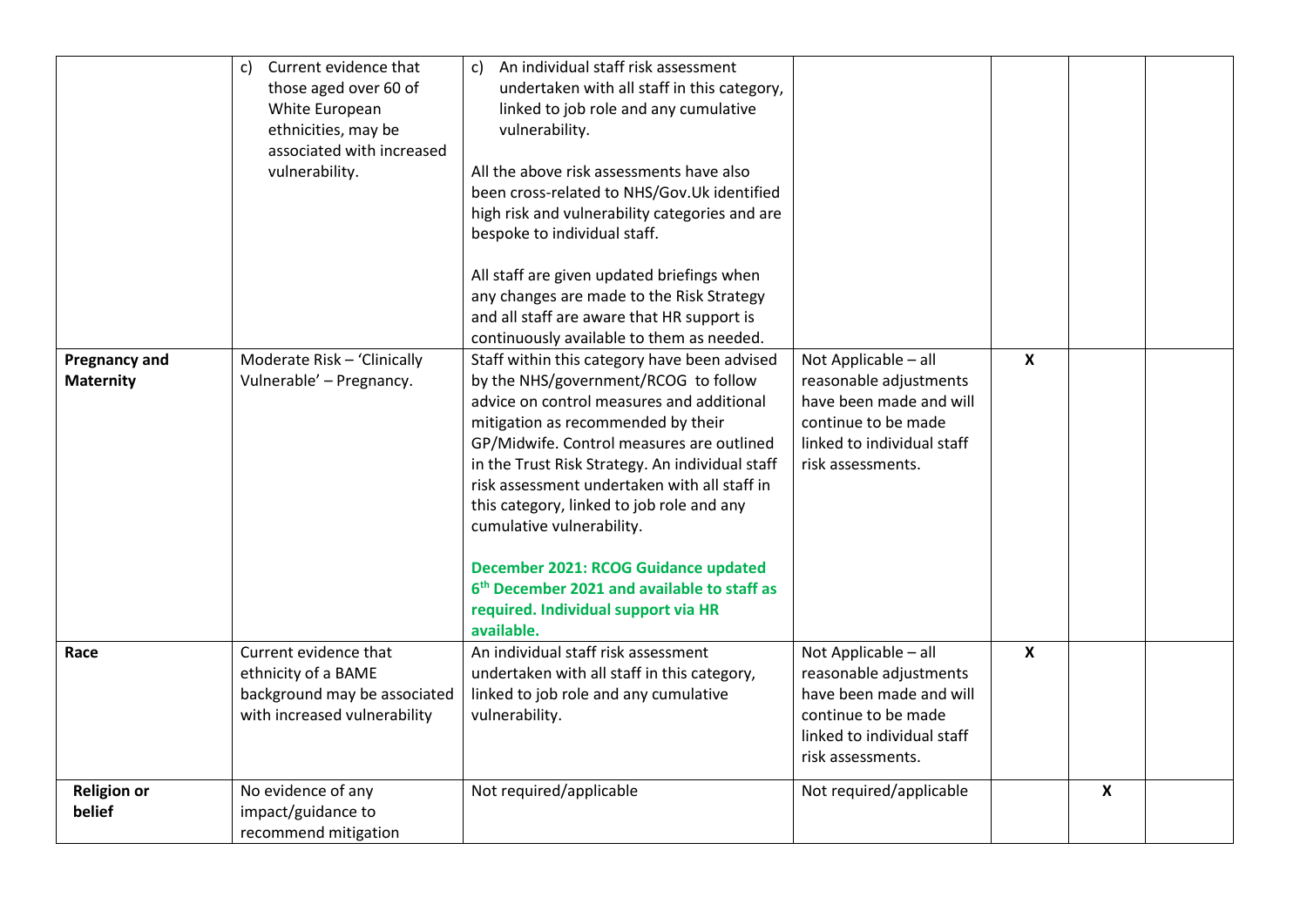| Sex | Males being at higher risk of | HR have completed an individual staff risk  | Not Applicable – all       | v<br>$\mathbf{v}$ |  |
|-----|-------------------------------|---------------------------------------------|----------------------------|-------------------|--|
|     | being admitted to hospital -  | assessment as required with any identified  | reasonable adjustments     |                   |  |
|     | evidence emerging.            | staff linked to job role and any cumulative | have been made and will    |                   |  |
|     |                               | vulnerability.                              | continue to be made        |                   |  |
|     |                               |                                             | linked to individual staff |                   |  |
|     |                               |                                             | risk assessments.          |                   |  |

| <b>Groups with</b><br>protected | <b>Impact Comments:</b>                                                                                                                                                                                                                                                                                                                                                                                                                                                                                                                                                                                                                                               | <b>Reasonable Adjustments Identified:</b>                                                                                                                                                                                                                                                                                                                                                                                                                                                                                                                                                                                                                                                                                                                                                                                                                                                                                                                                                                                                        | <b>Comments if no</b><br>reasonable adjustments                                                  | <b>Reasonable Adjustments</b><br>Impact |                |                 |  |
|---------------------------------|-----------------------------------------------------------------------------------------------------------------------------------------------------------------------------------------------------------------------------------------------------------------------------------------------------------------------------------------------------------------------------------------------------------------------------------------------------------------------------------------------------------------------------------------------------------------------------------------------------------------------------------------------------------------------|--------------------------------------------------------------------------------------------------------------------------------------------------------------------------------------------------------------------------------------------------------------------------------------------------------------------------------------------------------------------------------------------------------------------------------------------------------------------------------------------------------------------------------------------------------------------------------------------------------------------------------------------------------------------------------------------------------------------------------------------------------------------------------------------------------------------------------------------------------------------------------------------------------------------------------------------------------------------------------------------------------------------------------------------------|--------------------------------------------------------------------------------------------------|-----------------------------------------|----------------|-----------------|--|
| characteristics                 |                                                                                                                                                                                                                                                                                                                                                                                                                                                                                                                                                                                                                                                                       |                                                                                                                                                                                                                                                                                                                                                                                                                                                                                                                                                                                                                                                                                                                                                                                                                                                                                                                                                                                                                                                  | identified                                                                                       | <b>Positive</b>                         | <b>Neutral</b> | <b>Negative</b> |  |
|                                 |                                                                                                                                                                                                                                                                                                                                                                                                                                                                                                                                                                                                                                                                       |                                                                                                                                                                                                                                                                                                                                                                                                                                                                                                                                                                                                                                                                                                                                                                                                                                                                                                                                                                                                                                                  |                                                                                                  | Impact                                  | Impact         | Impact          |  |
| <b>Disability</b>               | High Risk - 'Clinically<br>a)<br><b>Extremely Vulnerable':</b><br>Specific medical<br>conditions have been<br>identified as placing<br>someone at greatest risk<br>of severe illness from<br>coronavirus.<br>1. Updated guidance for<br><b>Clinically extremely</b><br>vulnerable $-5$ <sup>th</sup><br>November 2020<br>2. Updated guidance<br>January 2021 regarding<br>Local Tier 4 areas - CEV<br>shielding<br>recommendations.<br>3. Updated guidance 22nd<br>February 2021, in<br>readiness for wider<br>opening of schools -<br>shielding<br>recommendations.<br>4. Updated guidance from<br>1 <sup>st</sup> April. CEV people no<br>longer required to shield | After 1st August 2020 the government<br>a)<br>has advised that the need to shield has<br>ended and all Clinically Extremely<br>Vulnerable colleagues should now follow<br>the advice given to Clinically Vulnerable<br>colleagues as set out below. In the case<br>of previously shielding colleagues, an<br>individual risk assessment has been<br>completed in all cases.<br>Update $5th$ November 2020 – following<br>1.<br><b>Government release of additional</b><br>update related to national lockdown<br>criteria. Review undertaken of<br>extremely clinically vulnerable criteria<br>published by the Government. All staff<br>affected have had RA revisited and<br>updated. Where staff have received<br>letters advising that they should work<br>from home, this has been actioned<br>accordingly. This will be reviewed<br>further as required, in line with ongoing<br>updates from national level.<br>2. All CEV staff RA re-visited by HR and<br>CEV staff will remain shielding/working<br>from home until national advice is | Not Applicable - all<br>reasonable adjustments<br>have been made and will<br>continue to be made | X<br>X<br>X                             |                |                 |  |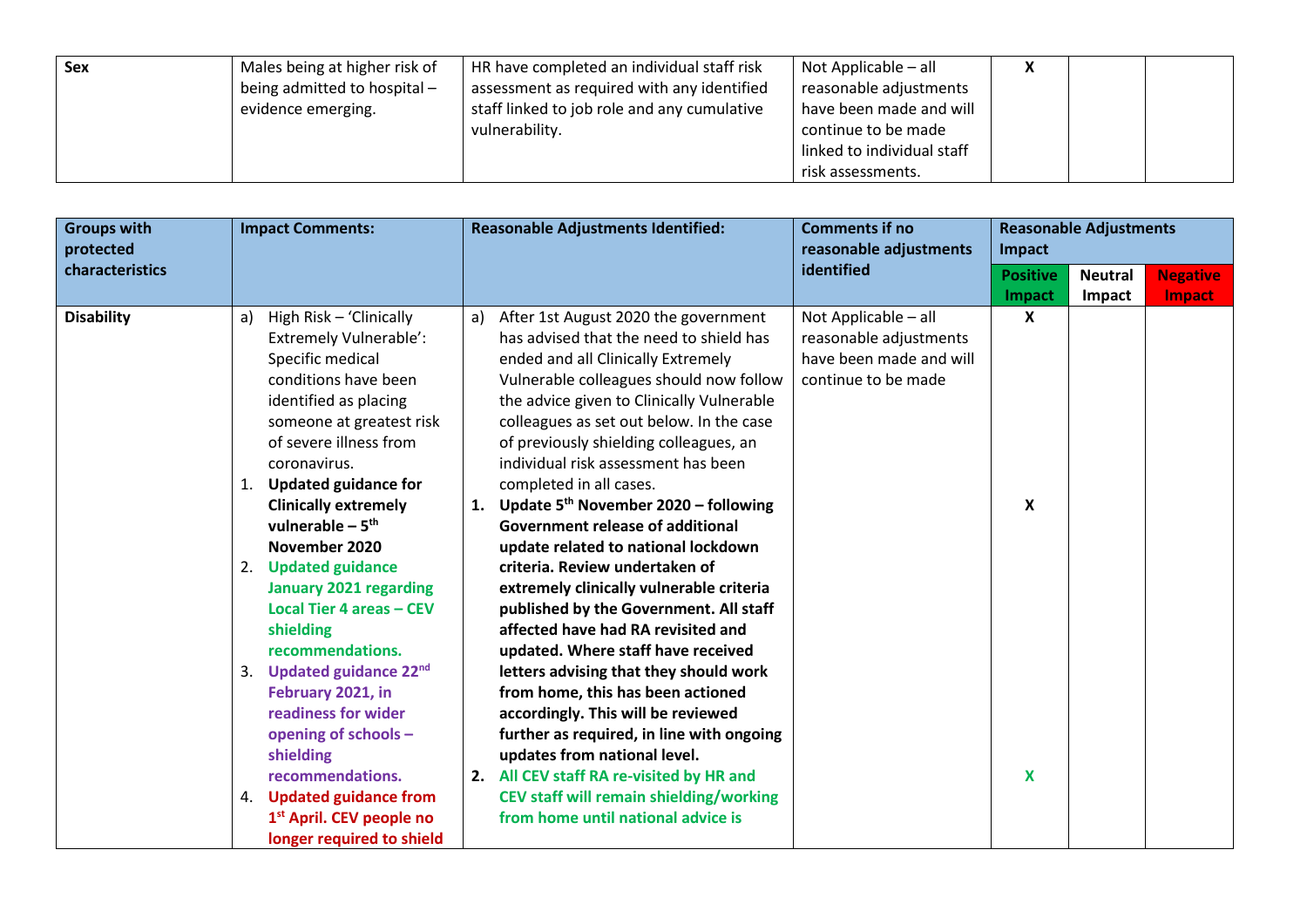|    | unless specifically advised       |    | updated/local tier change indicates                                                  |                    |  |
|----|-----------------------------------|----|--------------------------------------------------------------------------------------|--------------------|--|
|    | to do so by a clinician.          |    | otherwise.                                                                           |                    |  |
|    | <b>Advice is to work from</b>     |    | 3. All CEV staff RA re-visited by HR and                                             |                    |  |
|    | home where possible, if           |    | CEV staff will remain shielding/working                                              | X                  |  |
|    | not possible - can return         |    | from home until national advice is                                                   |                    |  |
|    | to work.                          |    | updated.                                                                             |                    |  |
| 5. | May 2021 updates $-$ no           |    | 4. Risk strategy updated to reflect govt.                                            |                    |  |
|    | changes, although the             |    | guidance. All CEV staff will be                                                      | X                  |  |
|    | <b>Trust leaves an option for</b> |    | supported by HR and risk assessments                                                 |                    |  |
|    | all colleagues to continue        |    | will be updated individually.                                                        |                    |  |
|    | using face coverings              |    | 5. May 21 - Risk strategy includes this                                              | $\pmb{\mathsf{X}}$ |  |
|    | where recommendations             |    | option as a staff personal choice                                                    |                    |  |
|    | are no longer in place, if        |    | 6. July 21 easing of 'in law' restrictions.                                          |                    |  |
|    | they wish to do so.               |    | Individual staff risk assessments will                                               | $\pmb{\mathsf{x}}$ |  |
|    | 6. Updated guidance July          |    | explore and implement optional                                                       |                    |  |
|    | 2021-change in control            |    | additional mitigation on a case by case                                              |                    |  |
|    | measures. 'In law'                |    | basis.                                                                               |                    |  |
|    | recommendations eased,            |    | 7. HR review of individual staff RA as                                               |                    |  |
|    | but remain optional               |    | required. Additional advice from HR                                                  |                    |  |
|    | recommendations.                  |    | available to staff on request as needed.                                             |                    |  |
|    | 7. Updated December 2021          |    |                                                                                      |                    |  |
|    | in light of additional Govt       |    |                                                                                      |                    |  |
|    | guidance on Omicron               |    |                                                                                      |                    |  |
|    | variant/Plan B measures           |    |                                                                                      | X                  |  |
|    |                                   |    |                                                                                      |                    |  |
|    |                                   |    |                                                                                      |                    |  |
|    | Moderate Risk - 'Clinically       |    |                                                                                      |                    |  |
| b) | Vulnerable': Identified           |    | b) Staff within this category, have been<br>advised by the NHS/govt to follow advice |                    |  |
|    | health conditions have            |    |                                                                                      |                    |  |
|    |                                   |    | on additional measures. Control                                                      |                    |  |
|    | been identified as placing        |    | measures and additional mitigation                                                   |                    |  |
|    | someone at higher risk of         |    | options are outlined in the Trust Risk                                               |                    |  |
|    | severe illness from               |    | Strategy. An individual staff risk                                                   |                    |  |
|    | coronavirus.                      |    | assessment undertaken with all staff in                                              |                    |  |
|    |                                   |    | this category, linked to job role and any                                            | X                  |  |
|    |                                   |    | cumulative vulnerability.                                                            |                    |  |
| C) | Other - Do not fall into          |    |                                                                                      |                    |  |
|    | one of the above                  | c) | Staff within this category have an                                                   |                    |  |
|    | categories, however,              |    | individual staff risk assessment. If they                                            |                    |  |